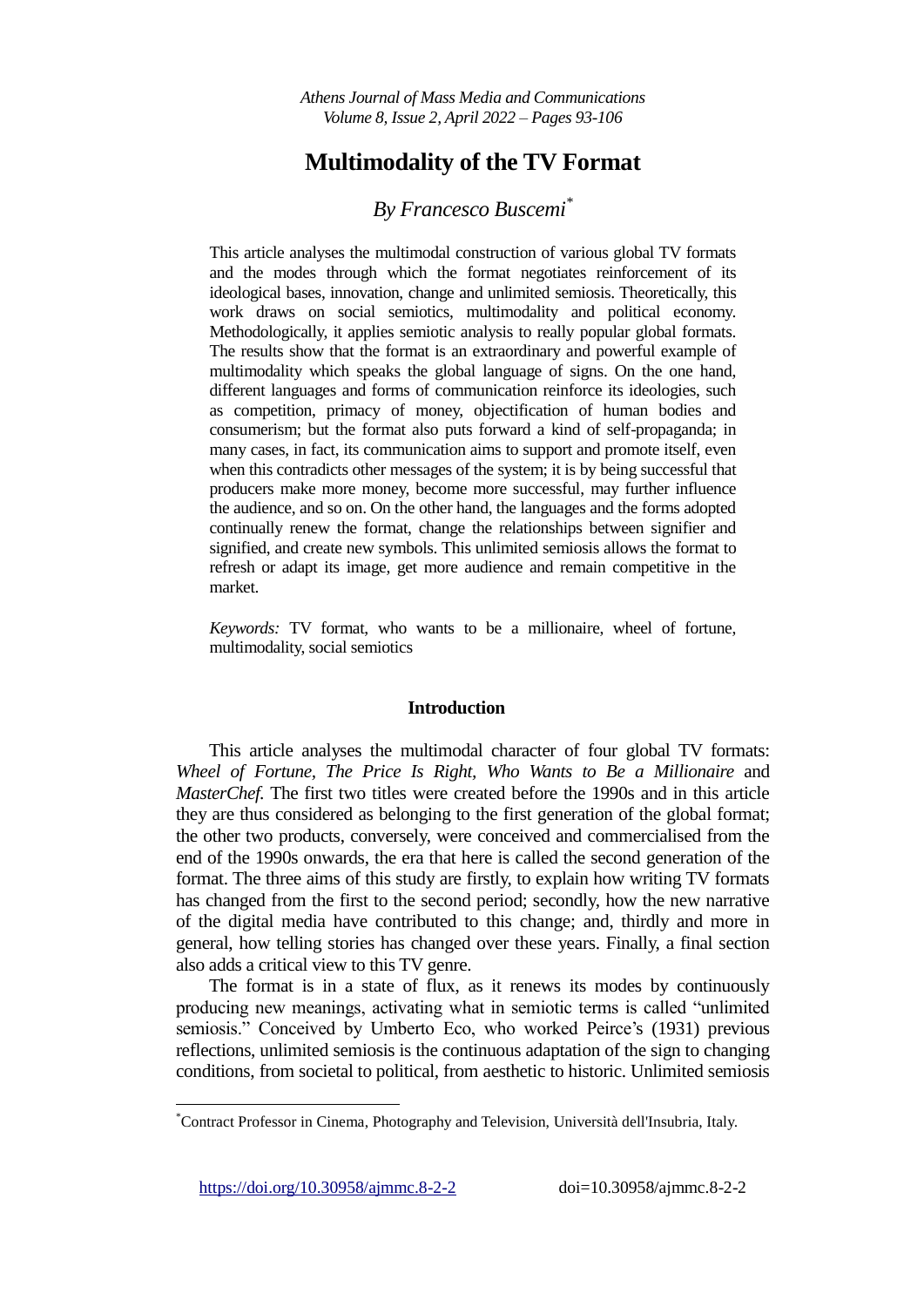continually allows the sign to change its meaning (Eco, 1976, pp. 71–72). Drawing on this theory, this article argues that the format is an extremely flexible text that adapts its various modes to different aims. Thus, in creating TV formats the writer has a series of instruments that may combine in different ways. How this combination has changed over the years thanks to the new media is the focus of this study.

#### **Literature Review**

This study is interested in the mutual exchange between multimodality and society. In fact, on the one hand "in order for something to 'be a mode' there needs to be a shared cultural sense within a community" (Bezemer and Jewitt, 2010, p. 184). On the other hand, cultures may be influenced by modes, which may shape new trends and habits (Kress, 2010).

The format is a sort of matrix containing all the elements forming a show. In a text called *bible*, the TV writers responsible for the project precisely explain the various parts forming the concept, including details of narrative structure, duration, settings, music, dressing codes, languages, and even non-verbal languages adopted by the hosts. Thus, we may say that the *bible* is a multimodal text. This matrix is experimented with by a couple of TV channels and, if successful, it is sold all over the world with the agreement that only a few of its elements may be changed by the acquirer and almost always with the green light of the original producer. Usually, the changes between the original and the various versions of a format are motivated by the needs and preferences of specific, national audiences. However, the first aim of the format is to sell globally (Thompson, 1990; Steemers, 2004; Chalaby, 2009). To do so, formats must be the right combination of universal narrative structures, as narrative is "international, transhistorical, transcultural" (Barthes, 1977, p. 79), and specific cultural elements, as any good narrative must be based on familiar structures (Hodge and Kress, 1988, p. 230). Thus, the format also relies on recognisable elements, cultural beliefs and ideologies (Brennan, 2012, p. 86).

The format has an interesting history, really illuminating in understanding the intrinsic nature of its multimodality. Until the 1980s, in fact, TV was among the most important media and the format was one of its powerful weapons. However, after the rise of the internet and of the new media, television has been included on the list of the "traditional" media along with radio, newspapers, magazines and others (Doyle, 2013). Here, "traditional" is an elegant way of saying "old," as these traditional media adopt a *unidirectional* form of communication, also called top-down, which implies that there is a unique and powerful source that sends the message to a passive receiver. Since the 1990s, the new media have turned this form of communication into something old. In fact, the internet, social media and all the new ways of communicating rely on a *multidirectional* form of communication, also called bottom-up, in which there is not a unique sender, but all the users are in turn senders and receivers, the audience is active and may react to the message, and the system allows almost every person to become a producer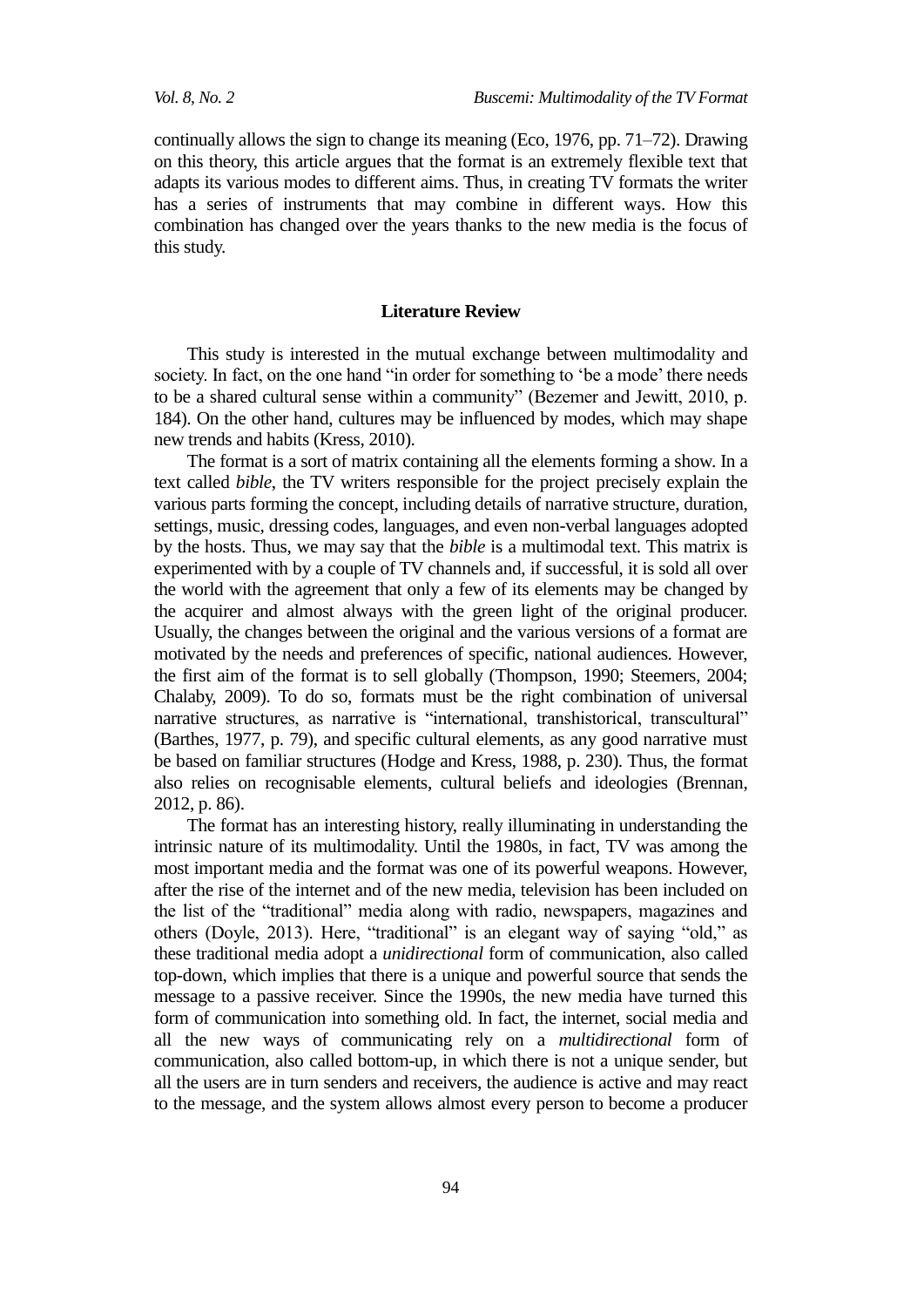of messages (Buscemi, 2017). Writing for these media is relevantly different from writing for the old TV, as in the new media the author and the members of the audience continually exchange their roles.

Importantly, the new media have taken communication closer to the human brain. In fact, the new, bottom-up communication is based on multiple connections (the links of the websites, for example). In this new scenario, the completeness of communication is proportional to the number of connections given to the user. A website is richer when it offers many links and more interaction to the users, and a social medium is more powerful when it connects the user to a higher number of other users, sources, and media. This multiplicity of connections is exactly the way in which our brain works (Carr, 2010). This means that, with the new media, we communicate with the same way as we think.

TV is the newest medium among the "traditional" one, but its metaphorical DNA does not permit it to become multidirectional. While the new media are able to communicate as we think, TV still functions as a low-developed brain or an ill mind. Also the format suddenly became redundant. What to do, then? This article argues that multimodality has been the desperate attempt of television to keep up with the new media. As a result, since the late 1990s writing formats has become something more similar to writing for the new media.

Finally, this article also draws on critical approaches to the media. Modes may also have political value, either supporting or challenging dominant political views (Fleitz, 2009). In his late studies, Bourdieu (2003; 2005) has demonstrated that neoliberal policies have concentrated the power in a few hands and that technology and the media are fundamental weapons that guarantee the consolidation of power. Moreover, Bourdieu (2003; 2005) sees globalisation as the expansion of the economic field to the entire world. This must be linked to the concept of new television, developed by Eco (1983) and Casetti and Odin (1990). Since the 1980s, a new kind of TV has taken its place in Europe, the so called *neo-televisione* (new television). It is characterised by neoliberal approaches to commerce and business, a positive representation of consumerism, and an abundance of advertising and globalisation.

## **Methodology**

Multimodal analysis is an immense and multifaceted method. It may include any form of investigation and link to any cultural, aesthetic, social, political or historical discipline. The specific form of analysis that this study adopts relates to social semiotics, and is called social semiotic multimodality, which "aims to shed light on how people use modal resources in a certain social context" (Fortanet-Gómez and Crawford Camiciottoli, 2015, p. 1). In this study, it is adopted to analyse the various modes of the analysed formats.

However, this research also draws on the opposition between the syntagmatic and the paradigmatic dimension of signification. To put it simply, syntagm is "the *combination* of 'this-*and*-this-*and*-this' … while the plane of the paradigm is that of the *selection* of 'this-*or*-this-*or*-this'" (Chandler, emphasis in the original, 2002,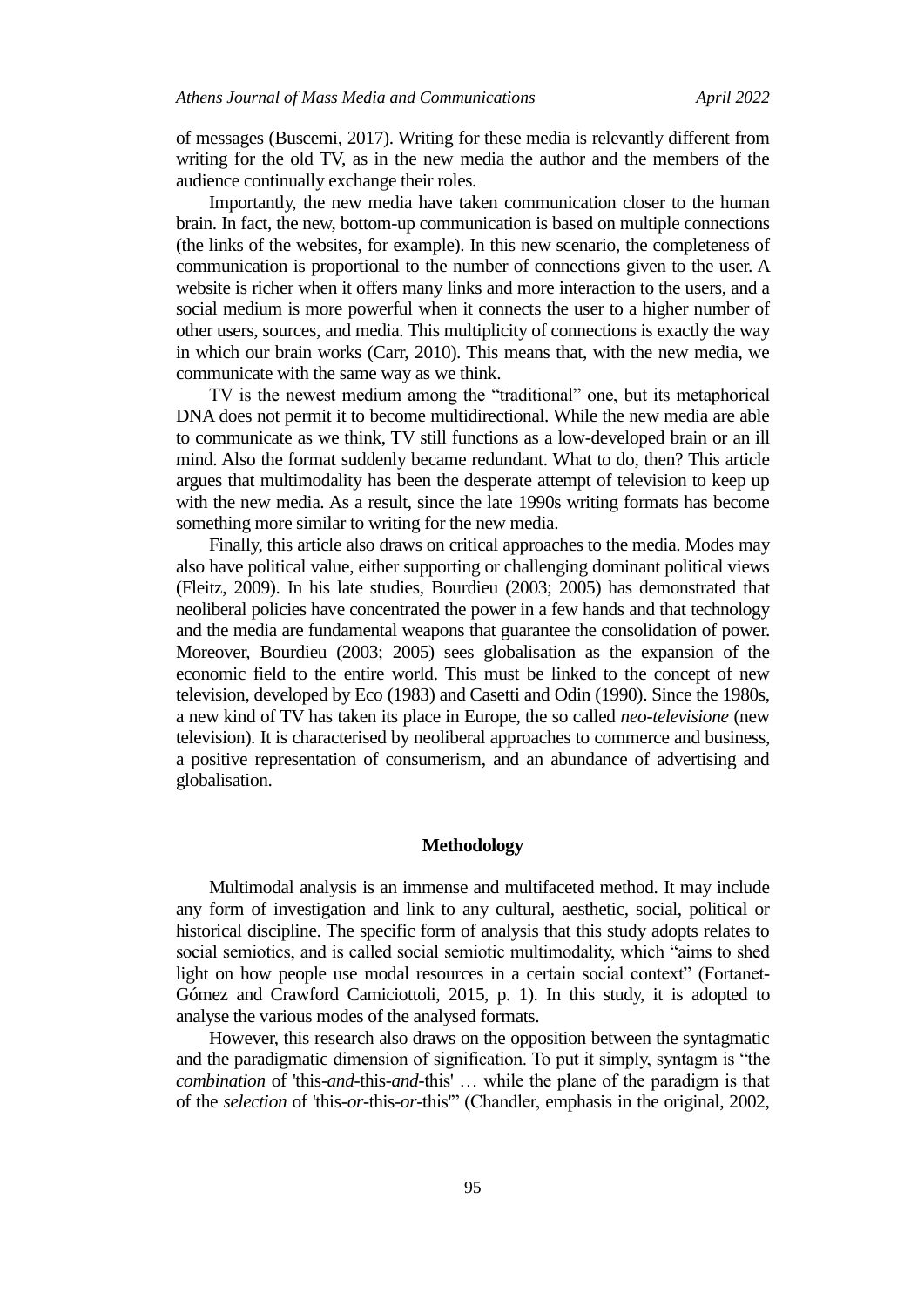p. 80). Syntagmatic analysis investigates sequences. Instead, paradigmatic analysis "refers intertextually to signifiers which are *absent* from the text" (Chandler, 2002, p. 80). Clearly, formats, as any narrative structure, can be studied through the sequence of their constitutional elements, and thus syntagmatically; and paradigmatically, as the various versions, especially in the first generation, choose one of the various options given in the paradigm to adapt the universal structure of the matrix to specific, national audiences. For example, if a version of a format chooses to represent the public as silent and in the shade, and another version of the same format depicts the public as encouraging the contestant loudly, we may say that the two shows have chosen different options from those offered by the paradigm of the format. In this article, "paradigmatic analysis involves comparing and contrasting each of the signifiers present in the text with absent signifiers which in similar circumstances might have been chosen, and considering the significance of the choices made" (Chandler, 2002, p. 99).

Finally, this study has selected a purposive sampling of formats belonging to both the first and the second generation, comparing works created and commercialised before the 1990s, to those developed after. Even though the old formats are not the focus of this study, they constitute a necessary background for this research, as it is in the comparison between the two generations that we may catch relevant aspects of the multimodality of the format. Specifically, "purposive sampling is a non-random sampling technique in which the researcher selects elements supporting a particular theory or presenting specific characteristics" (Buscemi, 2015, p. 127). The formats selected in this study do not support a specific theory, but have been selected because they offer interesting elements in terms of multimodality. A random sampling (based on time or specific media production companies) would have resulted in only a few items to investigate, and the study would have been seriously limited. As stated above, the two formats of the first generation are *Wheel of Fortune* and *The Price is Right*, while the two titles of the second generation are *Who Wants to Be a Millionaire* and *MasterChef*.

#### **The TV Format and Multimodality**

#### **The First Generation of Formats and "Bland" Multimodality**

To fully understand the multimodality of the format, it is necessary to look at how old formats were written when TV was not so globalised yet and when unidirectional communication was still "cool." If, as theorised above, multimodality has strong links to the political and social scenario, what about the format from the 1970s and the 1980s, when the political and social situation was different from today; and in many countries TV also had the mission of educating people by also representing diversity and the plurality of points of view?

This section focuses on two global formats of those years, *Wheel of Fortune* and *The Price Is Right. Wheel of Fortune* was created in 1959 by the Australian producer Reg Grundy, and in the 1980s became one of the most widespread global formats (Chalaby, 2016). *The Price is Right* was, instead, created in 1956 by Bob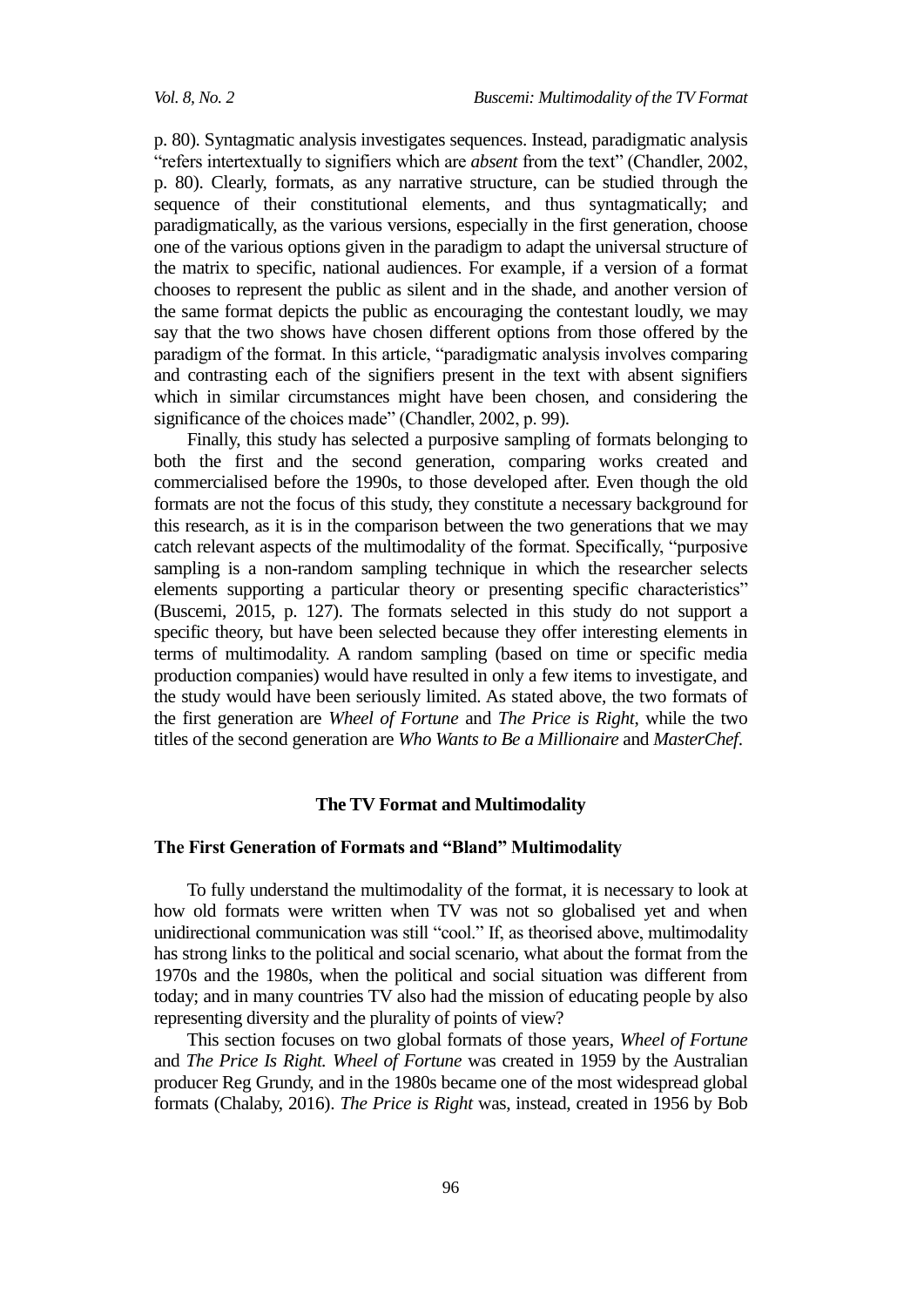Stewart for the American producers Mark Goodson and Bill Todman, who produced many other global formats (Newcomb, 2013). Interestingly from a political economy perspective, in 1978 Goodson and Todman reached an agreement with Grundy and a global TV production, Freemantle, and since these deals producing and commercialising formats has meant a multiplication of income and the concentration of ownership and power (Chalaby, 2016). Freemantlemedia is today the second producer of formats after Endemol (Moran and Malbon, 2006). As is also demonstrated in the next section, concentration is one of the main characteristics of both the format market (Moran, 2010) and the neoliberal society (Bourdieu, 2003; 2005).

This analysis clearly shows that the two formats build their representations on various modes, as any TV show. In fact, written and spoken language, music, clothes, architecture and many other modes were indubitably parts of the show (Wheel of Fortune, 2016; The Price is Right, 2016). In an episode of *Wheel of Fortune* in 1976 (Curry, 2016), for example, we can see all these modes in the first minutes of the show. To sum up, what the viewer watches in the first sequences of the show is: a first setting with many commercial products; a second setting with the big, unrealistic scenography of the game, and the contestants and the hosts talking to each other; the spoken language of the hosts explaining the rules of the game; the entertaining music without any connotation or connection to the rhythm of the images; and the ironical language of the hosts and the contestants. The format is clearly multimodal, but each of the modes adopted refers to specific meanings. Among the others, the first setting clearly refers to the happiness of consumerism; the second setting links to the game as a break from everyday life; the music does not underline anything specific but mostly fills the void of silence; the rules of the game force the contestants to answer the questions, but also the hosts and the guests tend to be friendly to each other, so the feeling of suspense given by the game is often lost. It is clear that the many modes employed do not go in the same direction. The problem with this kind of multimodality is that the modes adopted do not form a whole, an ensemble, as they should do to form a complete and contemporary multimodal form of communication, according to Bezemer and Kress (2016).

This form of modal disconnection is even more evident in *The Price is Right* (The Fun and Games Channel, 2016; The Price is Right, 2016). Here the setting relates to the roundness of comics and cartoons but the images of the products offered as a prize are contextualised in an exclusive and refined setting. Again, music is neutral and disconnected from the rest of the show, and the suspense of the game is watered down by the irony of the spoken words. As in the previous case, the impression is that the various modes go in different directions.

If the format is a global product that must be adapted to various audiences, how have these formats been changed in other countries? Have the various modes been saved and the original versions respected? If we look at the various versions of *Wheel of Fortune* around the world paradigmatically, for example, we can see that TV writers created different products according to the country, relating to the various options offered by the paradigm of the format. Among the various versions, in the British show, we do not see the amount of money on the wheel, as in the US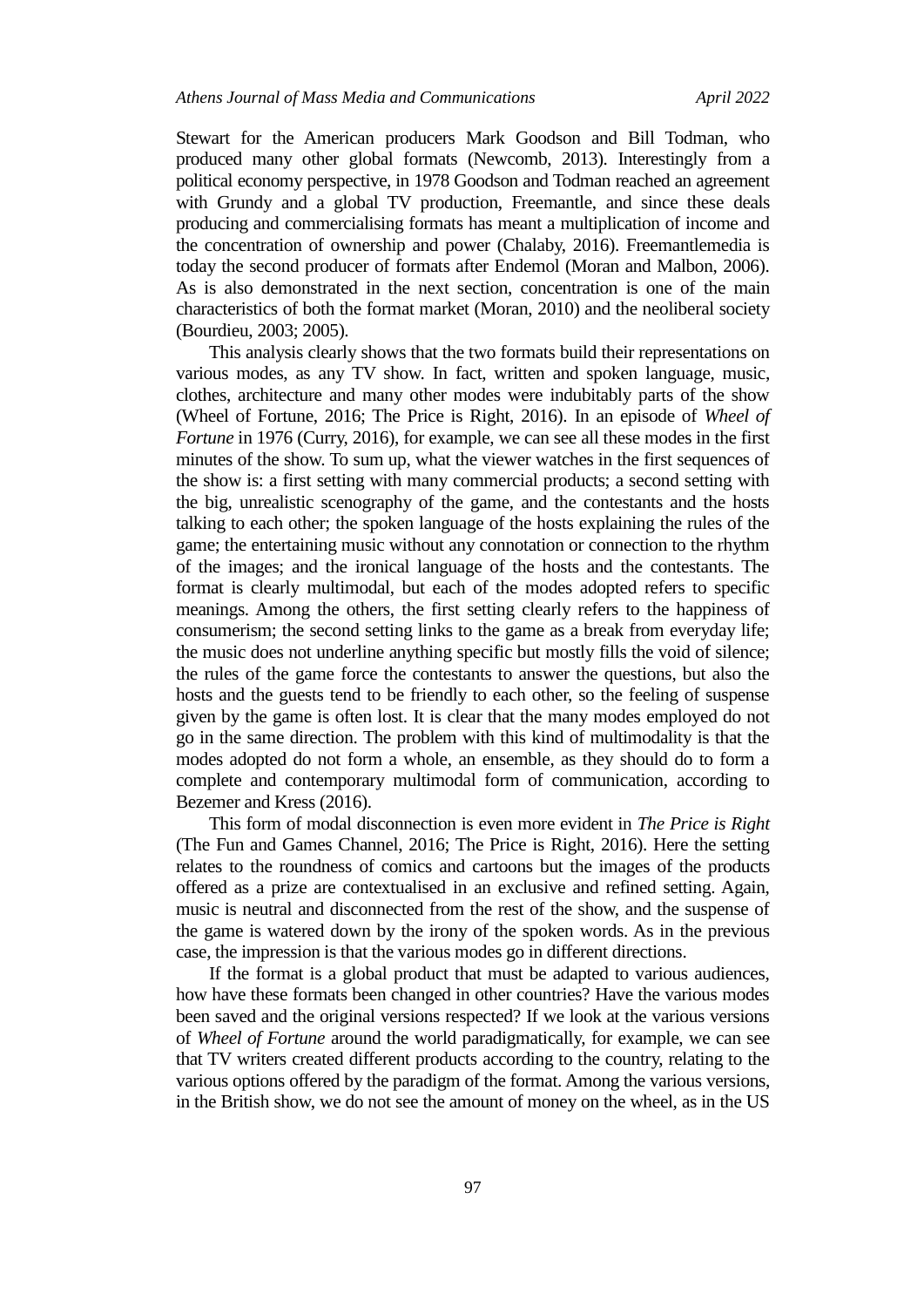original version, but numbers corresponding to points that the contestant may accumulate. Similarly, the final prize is not cash but a valuable object. In the Spanish version, the public is more active, standing up and participating while the contestant tries to guess the final puzzle, and the questions belong to given categories. In Russia, contestants are freer and may also answer before spinning the wheel, but they also give the host gifts from the areas they come from. In Poland, the green colour of the wheel has replaced the blue one. Finally, in France, the public is seated behind the contestants, while in the US version the same place is occupied by the screen with the puzzle. This gives the French public much more visibility than the publics of other countries.

A fast overview of the various versions of *The Price Is Right*, the second format that I analyse in this article, confirms this trend. In Italy, the host is on a diet and every day, she checks her weight receiving applauses if she lost weight, or criticisms if not; in France, colours are soberer and the big wheel of the original version is replaced by a traditional clock; finally, in Britain, the amount of money to be won was decreased and a new game, called *Supermarket*, aimed to reward contestants' skills, rather than simple luck. From TV writers' point of view, thus, the greatest effort was adapting a format to a specific audience. The writers of the original format only created a big box containing various tools, while 'local' writers had to adapt the box to their audience.

This demonstrates that the bland multimodality of these shows encourages changes in the representations of the modes, and that these changes link to cultural variations. In semiotic terms, it encourages paradigmatic choices, which alter the syntagmatic, narrative structure. Just to summarise the most evident reasons behind the various variations, it is clear that the British choice of writing points and not amounts of money on the wheel, decreases prizes and rewards authentic skills relating to the less commercial aim of British TV version, compared to the US show; the Spanish public participating actively in the show builds a more emotional and Mediterranean scenario; and by giving the host a present from their remote birthplaces, the contestants of the Russian version demonstrate the cultural variety of that large nation's regions. In conclusion, the bland organisation of modes favours cultural adaptations.

On the one hand, these adaptations match the needs of the various audiences, who see, in the show, something belonging to their specific traditions; on the other hand, this also weakens the idea of the format as a whole. The fact that the original format is watered down, and is thus not recognisable and permeable to extraneous elements, threatens the wholeness of its concept. This also has commercial and ideological effects. To put it simply, commercially, the format becomes less necessary, and ideologically it does not express a precise point of view, but it can be modelled, to sometimes satisfy nationalism, other times consumerism, here tradition and there change, etc.

These "loose" rules were able to work on TV before *neo televisione*. What is interesting, then, is to see how new television has changed multimodality and the way the formats were written. The next section analyses the multimodality of the format on new television, but a relevant result may be already added here. Interestingly, the formats analysed so far have not changed their bland multimodality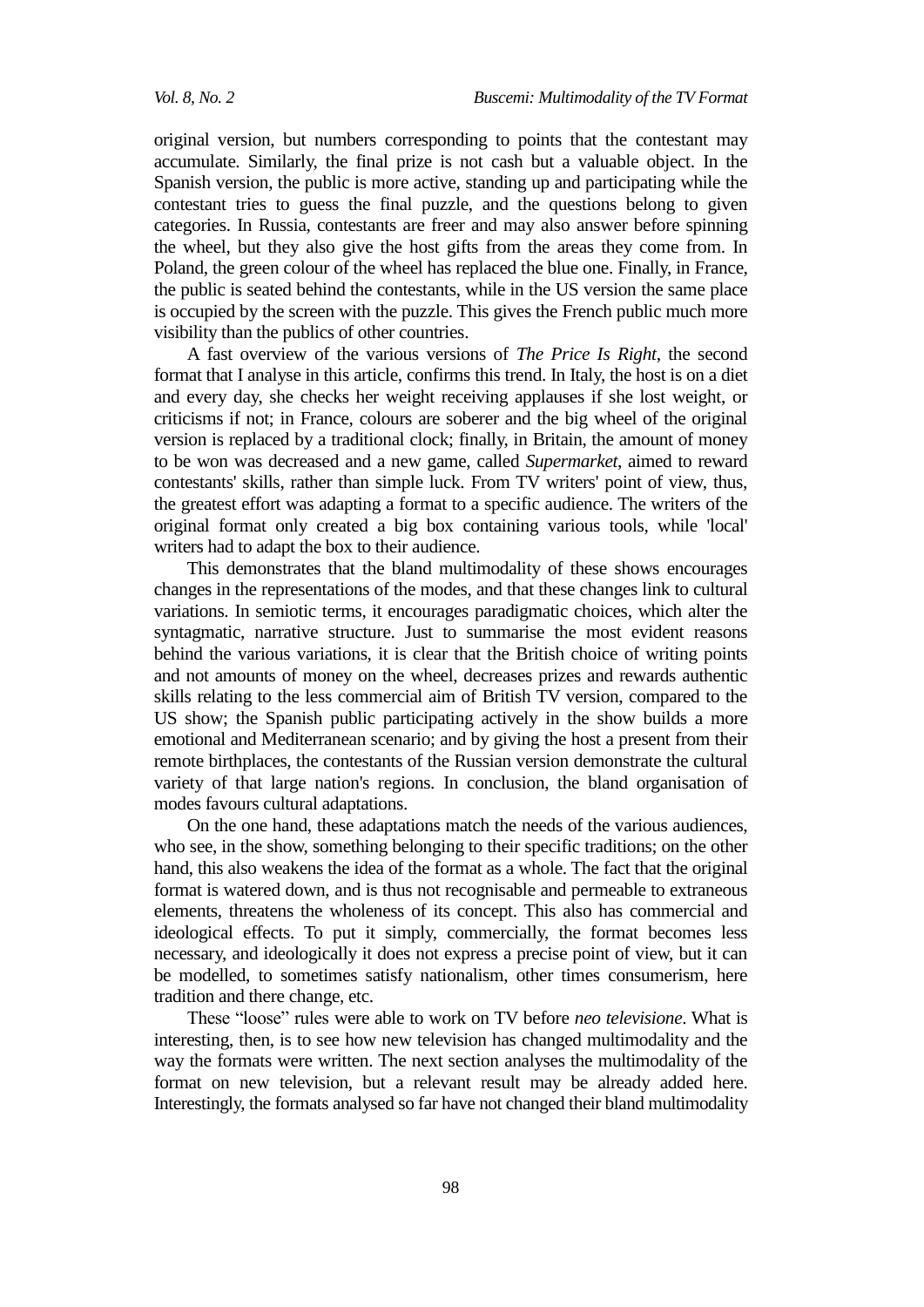with the rise of new television, and the episodes broadcast in the 1970s are not very different from those broadcast in the 2000s. This means that they were conceived and produced based on this type of multimodality, and that it was impossible to change their nature when television put forward new requests and ideological needs. Instead, it was easier to write new formats, based on a different form of multimodality and guaranteeing a major fidelity to the ideological and political-economic goals of new television.

#### **The Second Generation of Formats and Tight Multimodality**

The focal shows of this section are *Who Wants to Be a Millionaire* and *MasterChef*. The first format was produced by the British company Celador in 1998 (Newcomb, 2013) and also distributed by the already mentioned Endemol, for example in Italy. Endemol and Celador are the most powerful format producers today (Lange, 2006).

Already at a glance, it is clear that the multimodality of this format behaves differently. In *Who Wants to Be a Millionaire*, the contestants play individually, "against" the host, who asks the questions. Each right answer allows the contestant to double his/her money and go ahead. When the contestant answers wrongly, s/he is eliminated. Along the whole itinerary, each contestant has various forms of help, from a call to friends to advice from the public, to the elimination of two of the four multiple choices of the question. They can use each of these helps only one time (Who Wants to Be a Millionaire, 2016).

It is clear that writing such a format is totally different from what we have seen above. The 'new' format adopts many different modes: firstly, music is linked to the rhythm of the images, to the info-graphic and to the development of the game. When an answer is right, there is in fact a particular jingle, a specific graphic animation and a precise camera movement. The same happens when the answer is wrong. Secondly, and differently from the formats analysed above, the public is often in the dark, and the viewer cannot see it. Moreover, the members of the public are also silent, and they only clap their hands when the answer is right. Significantly, the public becomes visible when it enters the mechanism of the show, that is, when the contestant asks for help from its members. Thirdly, the info-graphics visualises the entire itinerary of each contestant as a climb, from the bottom, with the initial and lowest amount of money, to the top, where the final prize of 1 million is written in larger fonts. Fourthly, the host tells the contestant pre-fixed phrases with precise gestures, and even these details are explained in the *bible* of the format. Specifically, the host almost never laughs or jokes with the contestant. Fifthly, time is expanded and interrelates with music while the contestant reflects before answering, and even more, before the host says whether or not the answer is right. We see close-ups of the contestant and of the host, while the cliff-hanger music in the background underlines the importance of the moment. Finally, the setting of the format is simple and essential, and dark colours predominate.

It is interesting to note that the modes adopted by *Who Wants to Be a Millionaire* are almost the same as those adopted by the formats of the first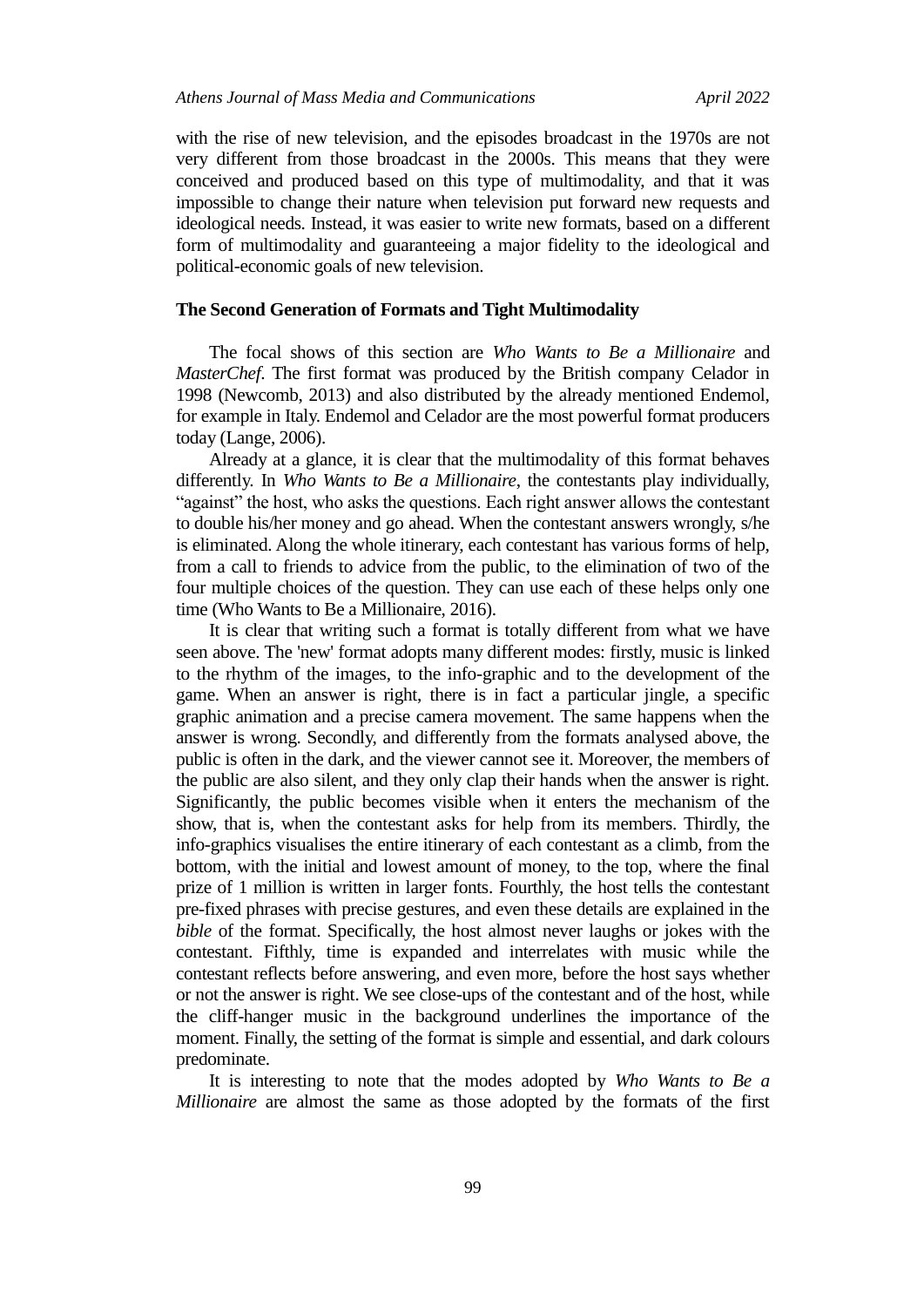generation. What is different is the way in which the various modes interrelate. In fact, it is impossible to define the multimodality of *Who Wants to Be a Millionaire* as "bland." The TV writers have interlinked all of the modes employed by this format, in the attempt to function like the multidirectional communication of the new media. This also relates to the idea expressed by Kress and van Leeuwen (2001), who argue that, while in the past the modes of each text had a precise hierarchy, in the digital age they become equally powerful and relevant. Clearly, this "tight multimodality" is only an attempt, as TV does not permit the same interconnection of the new media. However, the narrative structure of the new media has changed the old rules of writing formats. Clearly, who works on format writing must be aware of it, however, also who writes on social media should know that interlinking the various modes is an extraordinary strategy to strengthen the message and to communicate more effectively.

Moreover, the format has been locked by the producer, Celador, and the show has been broadcast in the same way almost all over the world (Korseman and Shepherd, 2003). This global adherence to the original has been referred to as "MacDonaldization" of the format (Moran, 2010, p. 13). The only changes allowed were created by Celador (Singh and Oliver, 2015) who changed only minor mechanisms of the game. In some countries, like Germany, each episode of *Who Wants to Be a Millionaire* has comprised fewer questions, while in others, like Italy, various contestants have challenged each other at the beginning. However, the modes of the show have remained the same and have been adopted in the same way. Music, setting, info graphic, colours, and the other aspects listed above have been represented in the same way because this was the intention of the producer.

Thus, tight multimodality is not only a matter of multidirectional communication. It also serves the purpose of pushing the format in a precise direction. Now the greatest effort in writing a format is in the work on the original format, while 'local' writers may only change minor elements. In semiotic terms, in this second generation, by forbidding any change, the producers prevent any paradigmatic development and stress the syntagmatic narrative structure, which is their creation. In banning the paradigmatic axis, they accumulate power as the authors of the syntagma.

At a denotative level, all of the modes described above increase the sense of tension and competition, centring the attention of the audience on the fight between the host and the contestant and on the itinerary leading to the final victory. For example, the background music during the time in which the contestant reflects before giving the answer underlines the suspense before the choice; the dark colours dominating the studio increase this sense of uncertainty and wait; the almost absence of the public, hidden in the dark, focuses the attention on the contestant and the host; and the info-graphics highlighting the itinerary of the contestant underlines the narrative journey and the continuous getting closer to the final prize.

The second format belonging to the second generation which is analysed in this study is *MasterChef*, a format created by Frank Roddam for Shine (MasterChef, 2015) and distributed by the already mentioned Freemantlemedia (Bowrey, 2013).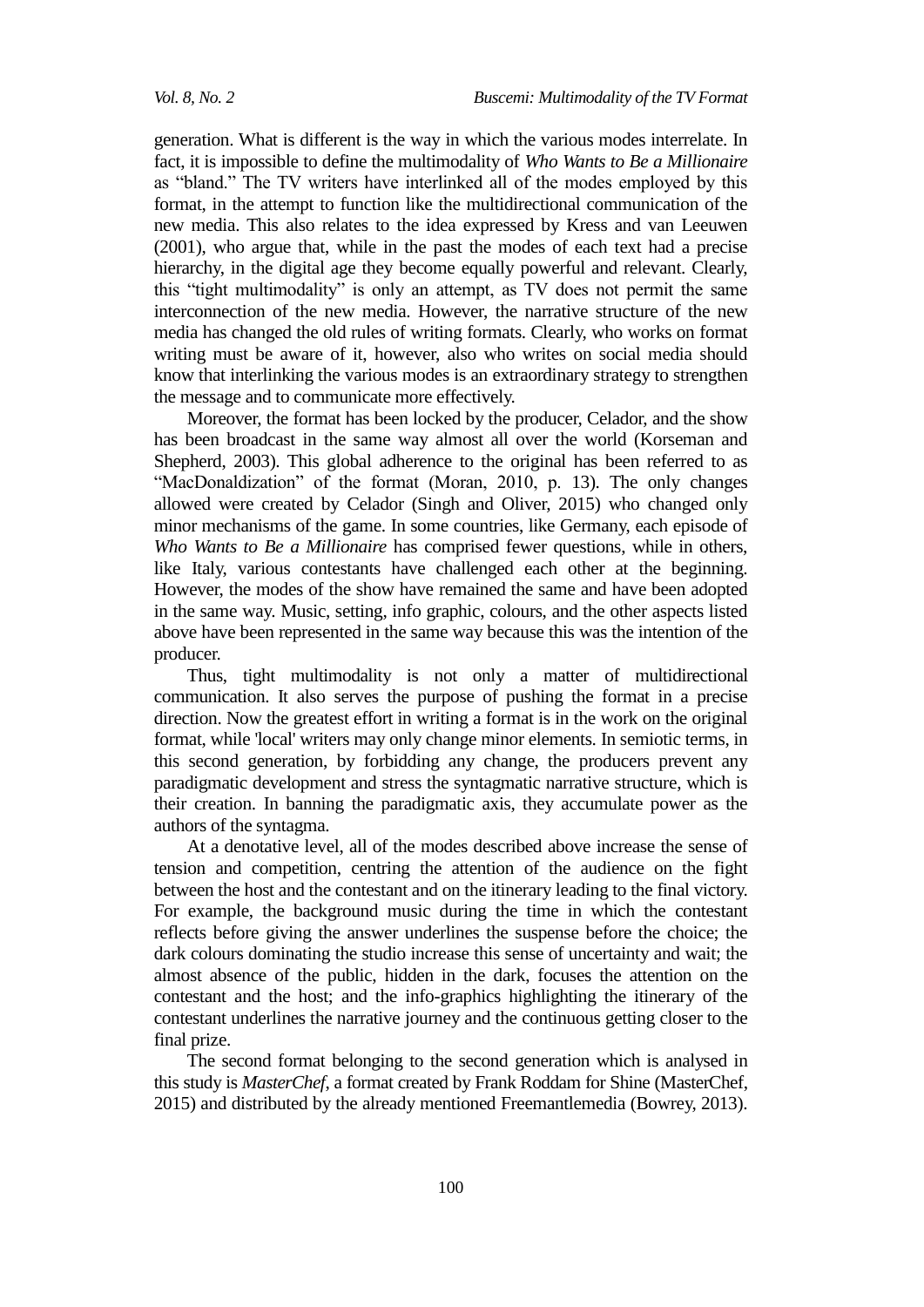Shine is a company owned by Elisabeth Murdoch that merged with the above cited Endemol to create the Endemol-Shine group (Chalaby, 2016). It is evident that all of the power in this case has been concentrated in the hands of only a few agents in the field, which is, as said before, a frequent characteristic of neoliberal TV.

The format is a contest among wannabe chefs, who prepare very complex dishes and are evaluated by professional chefs. A precise mechanism of elimination is developed through the episodes of each series, and in the end there is a final winner (Official MasterChef UK Channel, 2016). *MasterChef* is a talent show, as the format is based on a competitive mechanism with a winner among many contestants, and it is thus comparable to other game shows. Certainly *MasterChef* is based on a form of multimodality that is similar to that adopted by *Who Wants to Be a Millionaire*, but it also adds something significantly new. It is easy to see in this format the same interconnections among the different modes as in the other product of the second generation. In *MasterChef*, music, camera angles, nonverbal communication, expansion of time, close-ups of the contestants and of the professional chefs assessing them, and settings interrelate and all together contribute to the construction of competition and tension. Moreover, as in *Who Wants to Be a Millionaire*, among the various versions there is little difference, mostly concerning the mechanisms and the number of fights.

However, there is a novelty, as said above. In *MasterChef*, as in many other formats of the new generation, specifically talent shows, multimodality constructs power relationships, much more than on *Who Wants to Be a Millionaire*. In fact, in each round, the chefs and the contestant enact a power relationship, which is built and supported by the orchestration of the different modes. Close-ups of the severe chefs and the sweating contestants, cliff-hanger music, impolite words of the chefs and imploring says of the contestants, details of flaccid fry-ups and curdled mayonnaises, chefs filmed from the bottom, and contestants shot from the up construct difference and power relationships. The show represents a form of examination, with the chefs as the examiner and each contestant as the examined. As in Foucault (1995, p. 153), the examination here is a technique of "disciplinary power", a form of power descending from everyday practices and shared habits that are orchestrated and organised in order to create difference. The various modes, taken apart from the others, are considered "as extensions of existing practices … But taken together these simple techniques add up to a qualitatively new form of control" (Hoskin, 1995, p. 4), supporting dominant ideologies (Rowsell, 2013). This leads to a more critical view of these formats, which is based on connotation and is developed in the next section.

#### **A Critical Account: TV Formats, Neoliberalism and Unlimited Semiosis**

This section concerns the connotative reading of the TV format and a critical account of this genre. Ouellette and Hay (2008) have already underlined the link between the most popular reality TV and neoliberal values. For Declercq (2014, p. 110), these kinds of shows "portray a market where people compete fiercely for profit". More specifically, many formats turn each participant into an "object that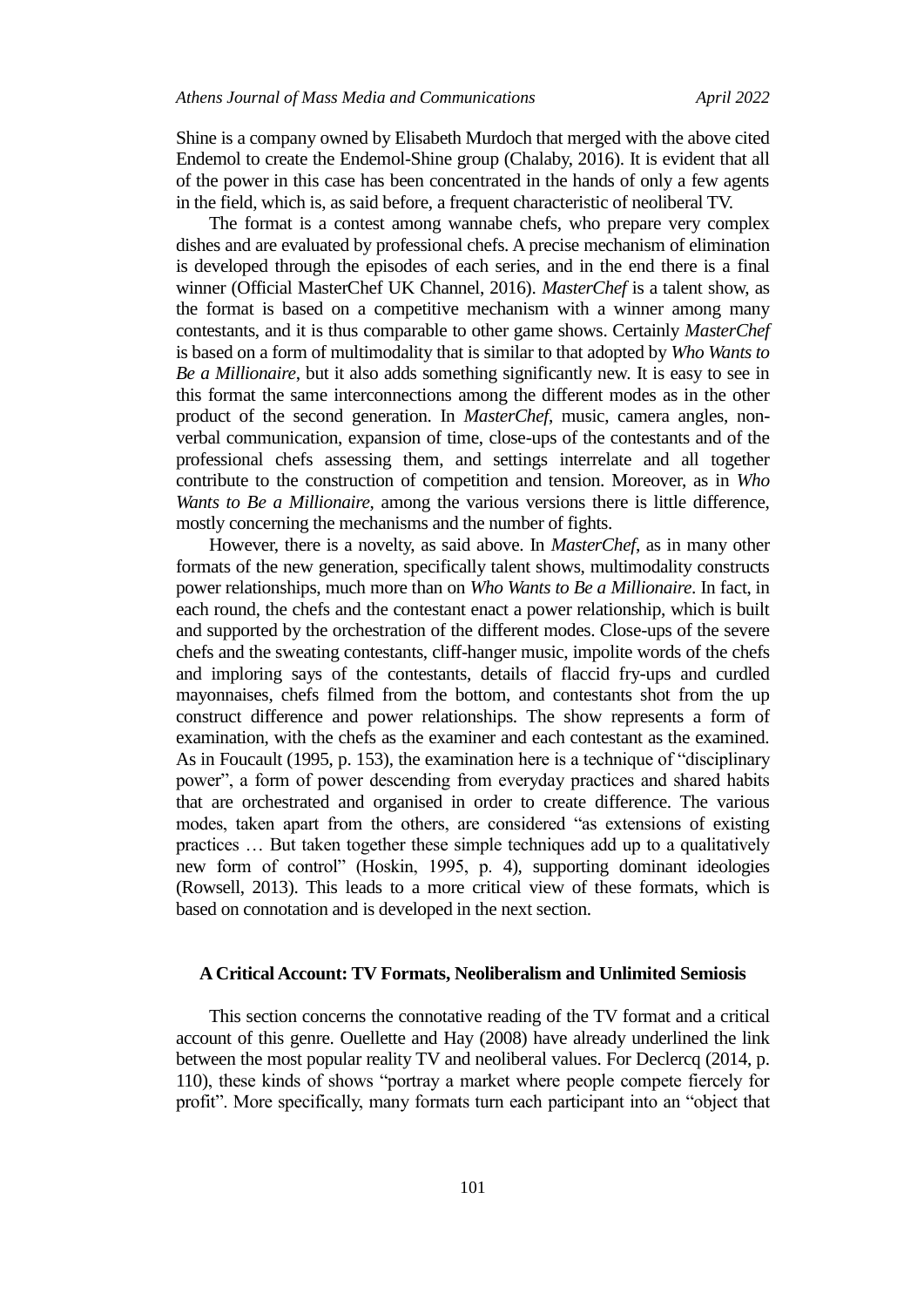are to be manipulated" (Declercq, 2014, p. 114). The result is that contestants are "expected to conform to the ideal of the new neoliberal worker, who is competitive and assertive, keen to learn, adaptive to shifting market demands, individualistic yet able to work in a group" (Declercq, 2014, p. 110).

The more developed and organised multimodality after the 1990s has permitted a much stronger support of these values. Due to the extraordinary popularity of television, these formats have become part of our everyday mediascape. The idea that climbing is one of the fastest ways to be successful, as in *Who Wants to Be a Millionaire*, or that you must put up with the insults of your chef/chief in order to be a winner, are today rooted in our collective imagery. In Barthes's (1972) terms, they have become myths.

Barthes (1972) underlines that myths and ideologies are strongly interconnected, as they both hide their socially constructed origin and tend to appear a "natural," organic part of our everyday lives. For Barthes, myths serve the purpose of naturalising the cultural, turning dominant values into seemingly natural elements, to render them stronger. If in the 1970s, Barthes believed that all myths are bourgeois, today we can say that all myths are neoliberal, and that multimodality has been one of the fundamental tools adopted to achieve this identification. Thus, supported by multimodality, the format has become one of the most powerful instruments of neoliberal ideology.

We have seen that the formats of the first generation have often been adapted to different countries. Various modes of the original formats, from one country to the other, have acquired new meanings, like the less or more participative public, the colours of the setting or the relationships between the host and the contestants. Tension, competition and even visualisation of money have been sacrificed to meet the needs of specific publics. Thus, unlimited semiosis has involved fundamental modes of the formats in order to adapt the original concept to the audiences of various countries. This is clearly a commercial need. Variations guarantee that the public of that specific country receives the show more favourably, securing higher ratings and consequently more money. In the end, unlimited semiosis and paradigmatic choice allow the format to refresh or adapt its image, get more audiences and remain competitive in the market.

In the formats of the second generation, unlimited semiosis only applies to peripheral elements such as the number of rounds and the mechanisms of some games. Instead, the fundamental modes of the format remain untouched, as the syntagma, its narrative structure. As seen above, this helps to support the dominant neoliberal ideologies, and the many representations of the format do not change their meaning. If the format wants to satisfy the needs of specific audiences, only minor parts of the show may be changed, while their ideological meanings remain untouchable. Importantly, there appears to be a shift in terms of priority between the first and the second generation of formats. While in the first group, the priority is commercial success and all the elements of the format may be sacrificed for it, in the second generation, the priority becomes ideology. Thus, in the case of the second generation of formats, the control of the message is of primary importance, and the show conveys the given, and wanted, meaning.

This has to do with a broader category that concerns neoliberal society, which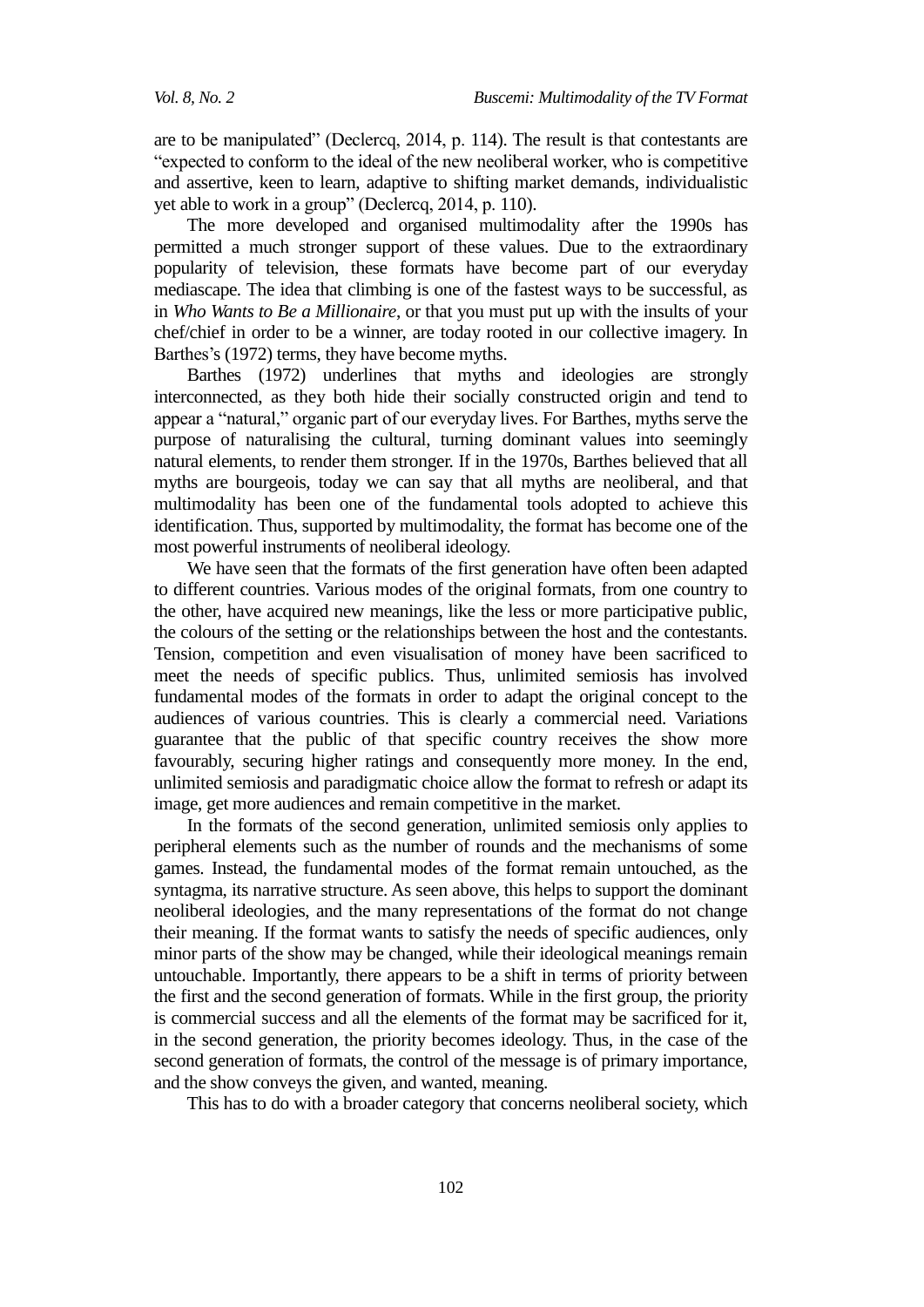shifts from considering people as citizens to consumers (Bauman, 2011). While in the first generation of formats, the audiences were primarily considered as specific groups of citizens to "be fed" according to their national belonging and culture, in the second generation of formats, they are considered as a whole group of people whose primary destiny is to consume. Thus, the format may be considered as a part of the complex social shift theorised by Zygmunt Bauman.

However, even all of this has a commercial advantage, but in a different way from what happens in the first generation. In fact, in the past changing the format nation by nation gave great power to the various, local broadcasters and production companies, which worked on adapting the format. Instead, in this second stage, the format broadcast in the same way all over the world is more recognisable and more difficult to copy. It belongs to the production company that created it. The commercial business, thus, consists in giving more power to the original production company, concentrating the power in the hands of only a few agents in the field. This relates to Bourdieu (2003; 2005), who argues that concentration is one of the main tool of neoliberal policies. It may appear strange, but this also happens in social media. In another article (Buscemi, 2017) two web forums on food have been analysed, and it has been demonstrated that in one of them, owned by the BBC, the visual structure and the layout of the format influence the way in which users write in it. The titles given to the various sections of the forum, the space and the word limits, even the language adopted for warnings and suggestions may persuade the users to write in a more formal way, to adopt a 'cheffy' approach and to highlight technical elements of cooking rather than personal and 'romantic' details concerning the people who dine with the cook. As in the TV programmes of the second generation, the powerful company has created 'the format', and 'local' writers may only stick to the rules, with only little room for individual creativity.

#### **Conclusion**

As underlined at the beginning, this article aims to explain firstly, how writing TV formats has changed from the first to the second generation of formats; secondly, how the new narrative of the digital media has contributed to this change; and thirdly, how telling stories has changed over these years.

As regards the first issue, what has emerged is that the first generation's multimodality was somehow *bland*. The various modes were not much interconnected, and commercial priorities suggested that they were easily changeable and adaptable to the various audiences of the nations where the formats were sold. Semiotically, it may be said that paradigmatic developments (choosing across a range of options the most appropriate element to the specific cultural context) has right of way to the syntagmatic level, that is, the whole narrative structure of the format.

The formats of the second generation are instead based on *tight* multimodality, and this links to the second aim of this article, that is to explain the role of the new media. In fact, tight multimodality is the desperate attempt of the format to stay current and compete with the language of the new media. Actually, TV cannot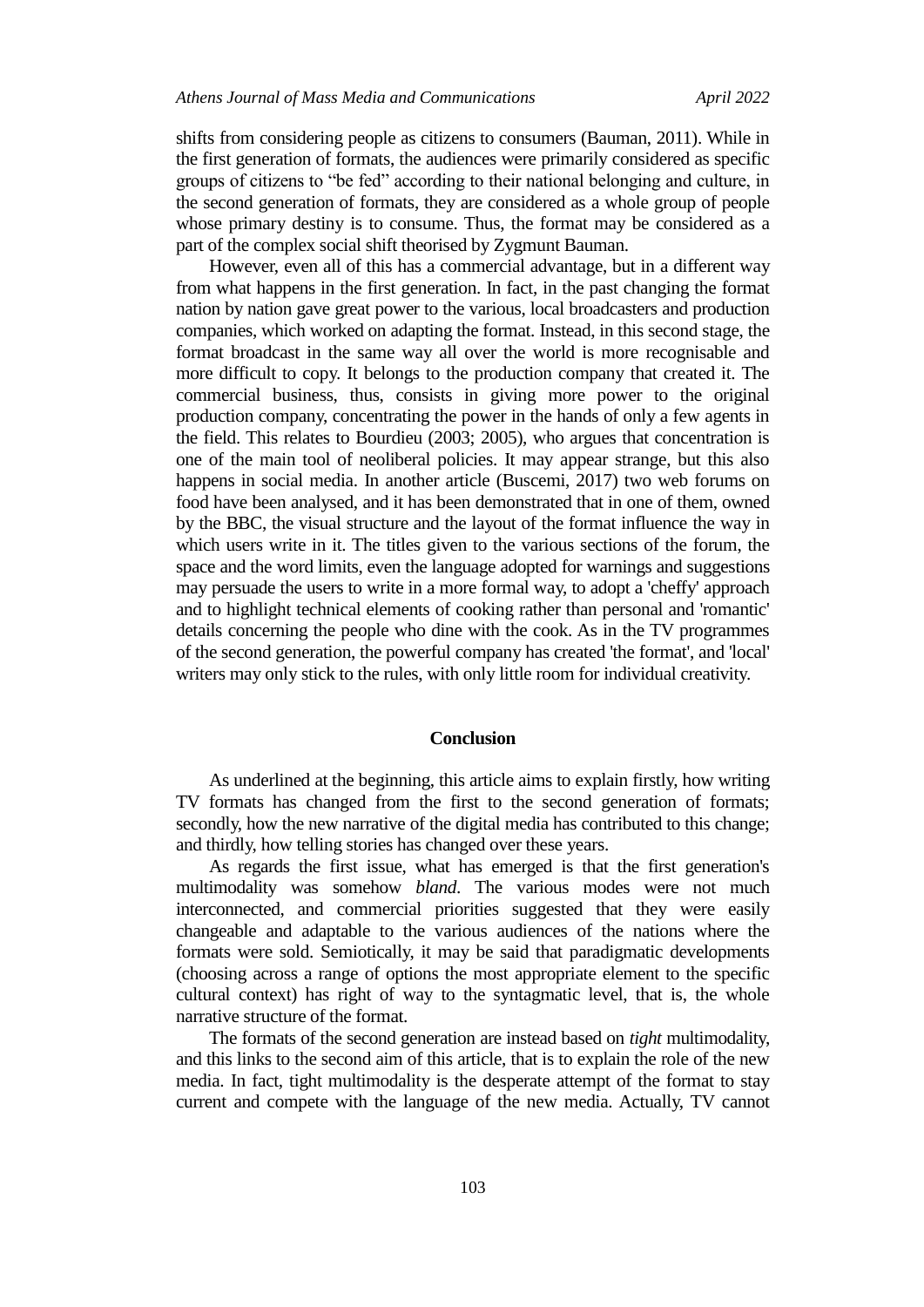reproduce the form of communication of the internet or of smartphones, but interconnecting the modes much more than in the past helps the new formats not to be disadvantaged in comparison to new media. From TV writers' point of view, thus, while in the first generation of format 'local' writers did the most important job by adapting the original bible to specific national audiences, in the second generation the writer of the original format result much more powerful than the adaptors, who are only allowed to change minor elements. The format, in fact, is now written with the same rules of the new media, with the different modes much more interconnected.

All of this relates to the third issue, regarding telling stories on both old and new media. This article has demonstrated that there are two ways of telling stories multimodally. The first was useful until the 1990s, had to do with national audiences, and modes were blandly interconnected. The new media have revolutionised the old way of narrating stories. Since the 1990s, telling stories has meant interconnecting all the narrative ingredients. This has happened with the new media, but the old ones have tried to adapt to the new environment. Thus, if today we want to tell a story in the old or new media, we have to deal with these new rules, and interconnect all the modes as the format of the second generations do. Not only are audiences more used to this kind of narrative, but also tight multimodality, as seen above, increases the sense of suspense and tension, keeping high the attention of the public and thus resulting in a good narrative strategy.

Finally, this article has also underlined critical elements of the tight multimodality of the format, which writers and users should clearly bear in mind. The fact that big, multinational companies control the format and its meaningproduction process implies that prevailing perspectives can hardly be challenged. As already underlined by Bourdieu (2003; 2005) in relation to the whole society, we may say that also in the case of the TV format neoliberalism transfers power from national institutions to global concentrations. In using new media and in writing on them, thus, we must be aware of this. Certainly the new media allow us to write globally and to address huge audiences. However, as in the case of the web forums on food, multinational concentrations are less sensitive to 'local' themes and limit the independence of 'local' users, as it has also happened in the field of the TV format.

#### References

Barthes, R. (1972). *Mythologies*. London: Paladin.

- Barthes, R. (1977). Introduction to the structural analysis of narratives. In S. Heath (ed.), *Image - Music – Text*, 79–124. New York: Hill and Wang.
- Bauman, Z. (2011). *Culture in a liquid modern world*. Cambridge: Polity Press.
- Bezemer, J., Jewitt, C. (2010). Multimodal analysis: key issues. In L. Litosseliti (ed.), *Research Methods in Linguistics*, 180–197. London: Continuum.
- Bezemer, J., Kress, G. (2016). *Multimodality, learning and communication: a social semiotic frame*. Abingdon: Routledge.
- Bourdieu, P. (2003). *Firing back: against the tyranny of the market 2*. Translated by L. Wacquant. London: Verso.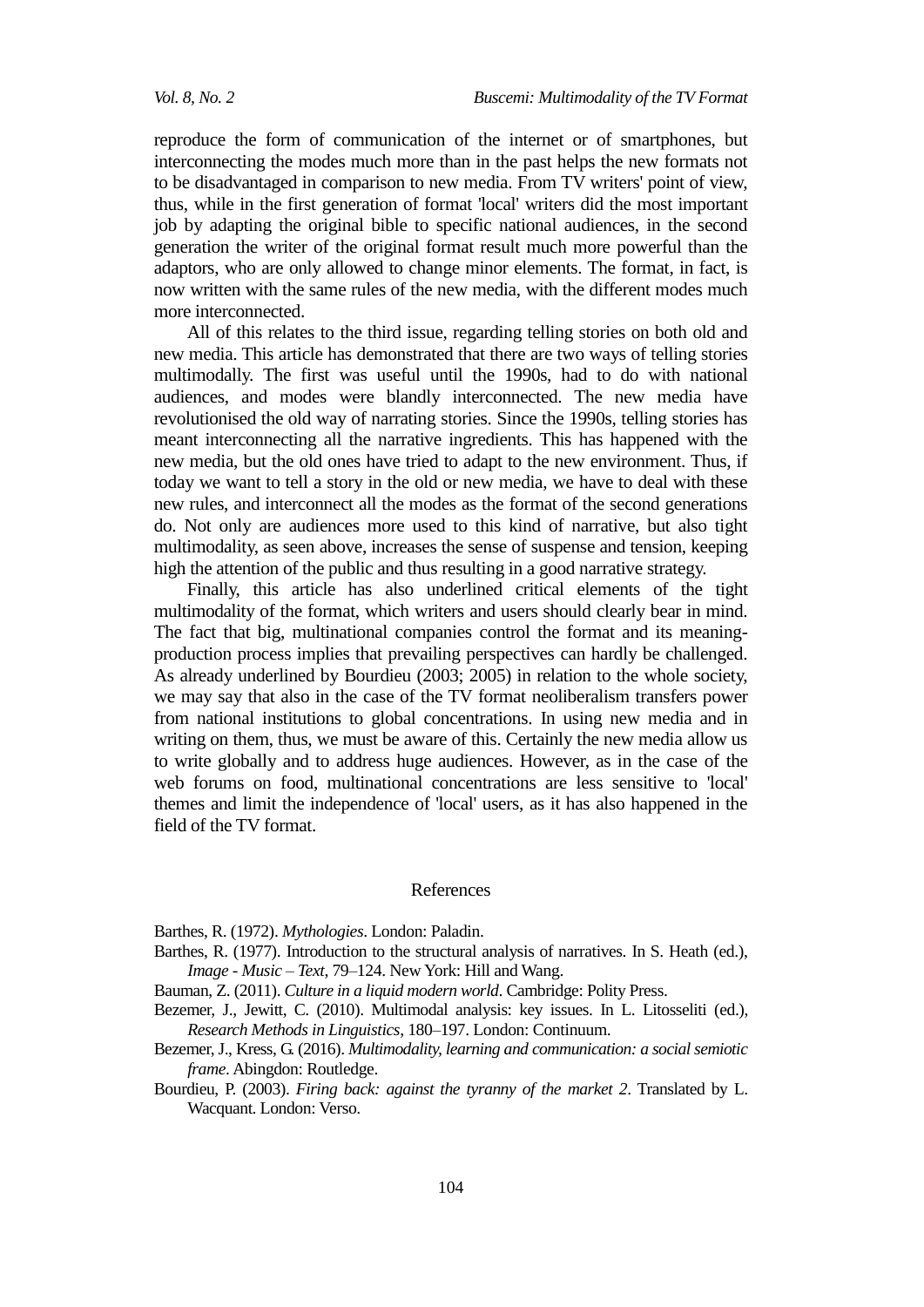- Bourdieu, P. (2005). *The social structures of the economy*. Translated by C. Turner. Cambridge: Polity Press.
- Bowrey, K. (2013). The manufacture of 'authentic' buzz and the legal relations of MasterChef. In D. Hunter, R. Lobato, M. Richardson, J. Thomas (eds.), *Amateur Media: Social, Cultural and Legal Perspectives*, 73–93. Abingdon: Routledge.
- Brennan, E. (2012). Political economy of formatted pleasures. In T. Oren, S. Shahaf (eds.), *Global Television Formats: Understanding Television Across Borders,* 71–89. New York: Routledge.
- Buscemi, F. (2015). How '*Il Caffè' Sospeso'* became 'Suspended Coffee'. *European Journal of American Culture* 34(2): 123–136.
- Buscemi, F. (2017). Build your nation in 5'25": social constructions of Italy in official and user-generated videos on YouTube. *Social Semiotics* 2: 129–144.
- Carr, N. (2010). *The shallows: how the internet is changing the way we think, read and remember*. New York: Norton & Company.
- Casetti, F., Odin, R. (1990). De la paléo- à la néo-television: approche sémio-pragmatique (From the paleo to the neo-television: semio-pragmatic approach). *Communications* 51, 9–26.
- Chalaby, J. K. (2009). *Transnational television in Europe: reconfiguring global communications networks*. London: I.B. Tauris & Co.
- Chalaby, J. K. (2016). *The format age: television's entertainment revolution*. Cambridge: Polity Press.
- Chandler, D. (2002). *Semiotics: the basics*. Abingdon: Routledge.
- Curry, A. (2016). *Wheel of Fortune NBC Daytime 1976*. You Tube, 11 January. Available at: [https://www.youtube.com/watch?v=DxBKVIN64Y4.](https://www.youtube.com/watch?v=DxBKVIN64Y4)
- Declercq, D. (2014). "These people are the enemy!": the moral responsibilities of film and television history within the humanities. In L. Mee, J. Walker (eds.), *Cinema, Television & History: New Approaches*, 104–120. Newcastle: Cambridge Scholars Publishing.
- Doyle, G. (2013). *Understanding media economics*. Second Edition. Los Angeles: SAGE Publications.
- Eco, U. (1976). *A theory of semiotics*. Bloomington: Indiana University Press.
- Eco, U. (1983). TV: La Trasparenza Perduta (TV: The Lost Transparency). In U. Eco, *Sette Anni di Desiderio*, 163–179. Milano: Bompiani.
- Fleitz, E. J. (2009). *The multimodal kitchen: cookbooks as women's rhetorical practice*. Unpublished Dissertation. Graduate College of Bowling Green State University.
- Fortanet-Gómez, I., Crawford Camiciottoli, B. (2015). Introduction. In B. Crawford Camiciottoli, I. Fortanet-Gómez (eds.), *Multimodal Analysis in Academic Settings: From Research to Teaching*, 1–14. New York: Routledge.
- Foucault, M. (1995). *Discipline and punish: the birth of the prison.* New York: Vintage Books.
- Hodge, R., Kress, G. (1988). *Social semiotics*. Cambridge: Polity Press.
- Hoskin, K. (1995). The examination, disciplinary power and rational schooling. In M. Foucault, *Critical Assessments*, volume VII, B. Smart (ed.), 3–16. Abingdon: Routledge.
- Korseman, T., Shepherd, D. (2003). M-commerce: the next wave of management consulting. In B. Curnow, J. Reuvid (eds.), *The International Guide to Management Consulting: The Evolution, Practice and Structure of Management Consultancy Worldwide*, 338–346. Second Edition. London: Kogan Page.
- Kress, G. (2010). *Multimodality: a social semiotic approach to contemporary communication*. Abingdon: Routledge.
- Kress, G., van Leeuwen, T. (2001). *Multimodal discourse: the modes and media of*